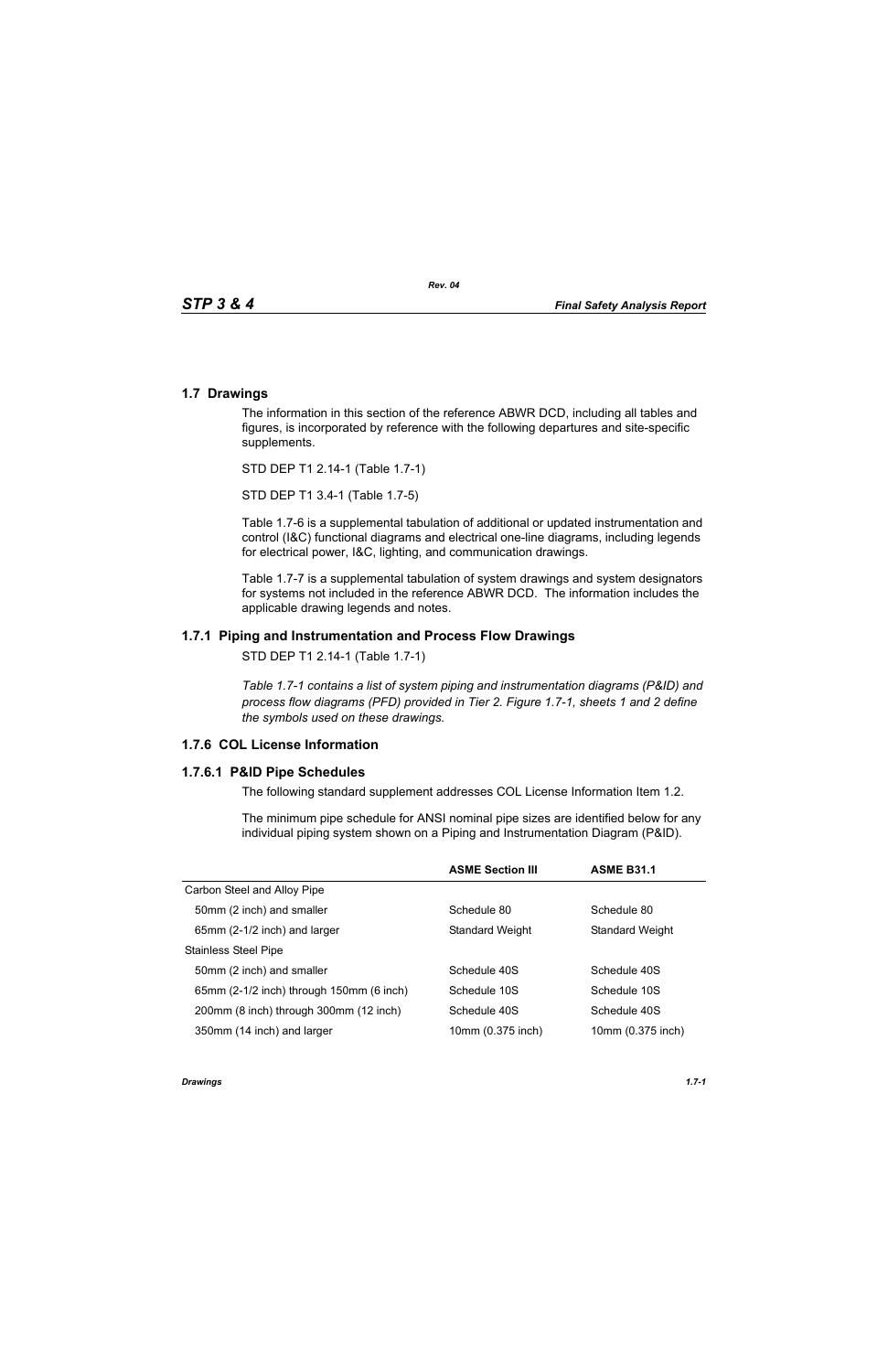| <u>rable 1.7-1 Fibrily and modulitentation and Frocess Flow Diagrams</u> |                                    |                     |  |  |
|--------------------------------------------------------------------------|------------------------------------|---------------------|--|--|
| Tier 2 Fig. No.                                                          | Title                              | Tvpe                |  |  |
| <del>6.2-40</del>                                                        | <b>Flammability Control System</b> | <del>P&amp;ID</del> |  |  |

## **Table 1.7-1 Piping and Instrumentation and Process Flow Diagrams**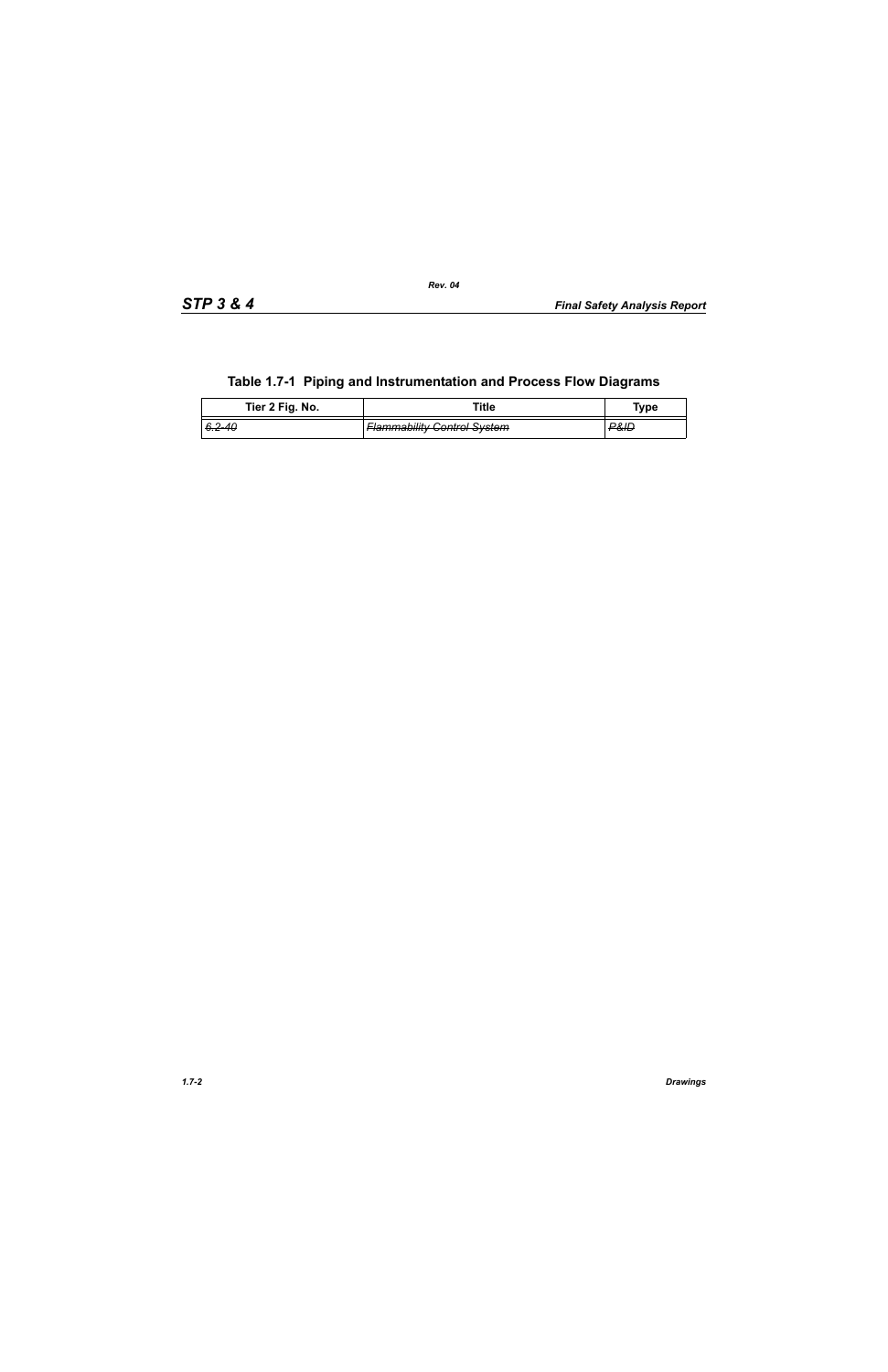### **Table 1.7-5: Drawing Standards**

#### **1.4.5 Instrument Numbering**

*601 to 999 Instruments installed in main control room, including instrument functions performed by multiplexer* data communication*. The instrument number assigned to the latter is prefixed by the letter Z.*

#### **1.4.6 Numbering Within a Loop**

*Instruments or instrument functions performed by the multiplexer* data communication *in the same loop have the same last two numbers. Instruments located in the main control room that receive signals from locally installed instruments in the same loop are numbered by adding 600 to the local or local panel-mounted instrument number in the loop.*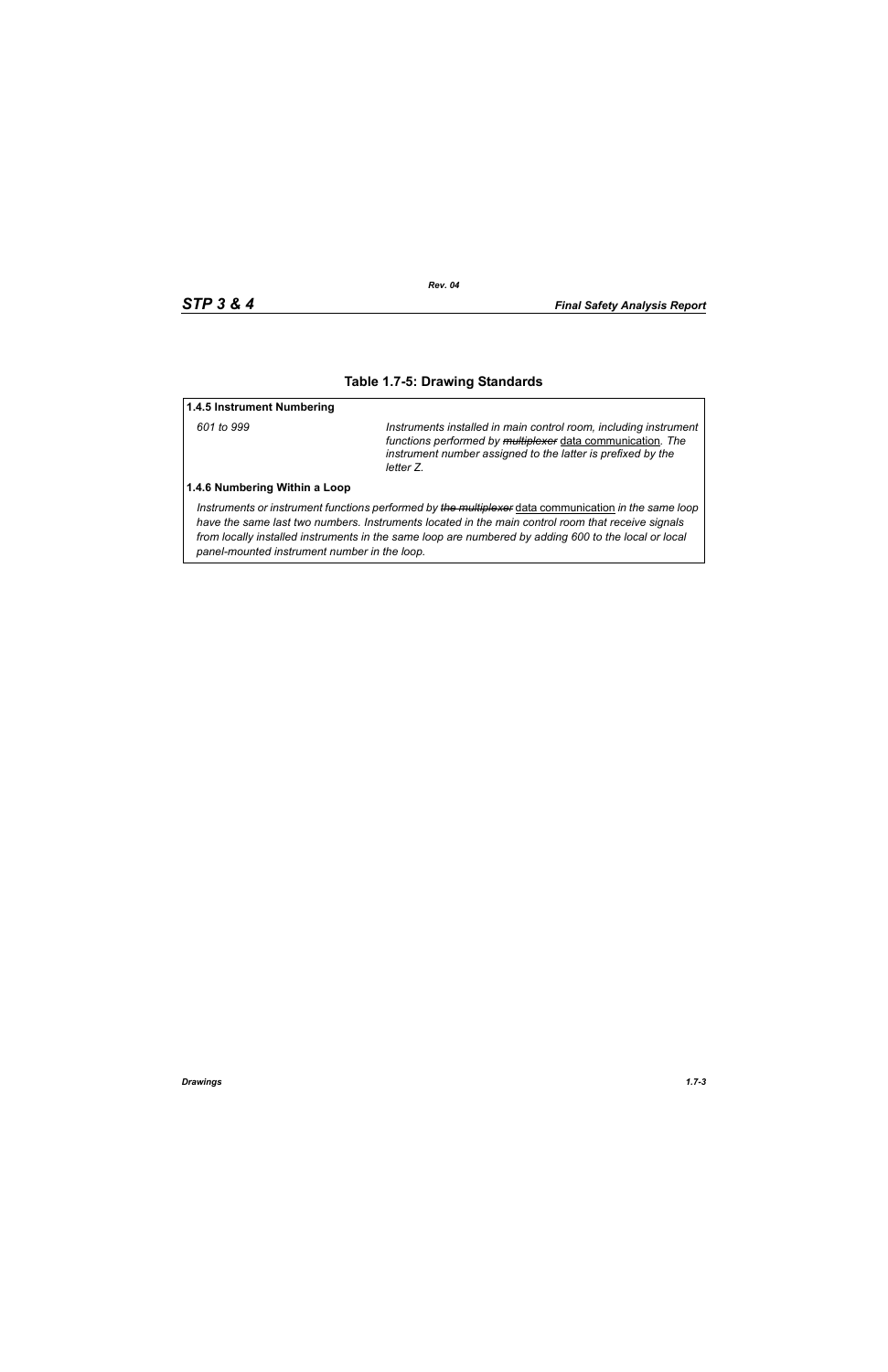<span id="page-3-0"></span>

| Figure No. | <b>Title</b>                                                   | <b>Type</b> |
|------------|----------------------------------------------------------------|-------------|
| $5.2 - 8$  | Leak Detection and Isolation System                            | <b>IED</b>  |
| $7.2 - 9$  | <b>Reactor Protection System</b>                               | <b>IED</b>  |
| $7.2 - 10$ | <b>Reactor Protection System</b>                               | <b>IBD</b>  |
| $7.3 - 1$  | High Pressure Core Flooder System                              | <b>IBD</b>  |
| $7.3 - 2$  | Nuclear Boiler System                                          | <b>IBD</b>  |
| $7.3 - 3$  | Reactor Core Isolation Cooling System                          | <b>IBD</b>  |
| $7.3 - 4$  | Residual Heat Removal System                                   | <b>IBD</b>  |
| $7.3 - 5$  | Leak Detection and Isolation System                            | <b>IBD</b>  |
| $7.4 - 2$  | Remote Shutdown System                                         | IED         |
| $7.4 - 3$  | Remote Shutdown System                                         | <b>IBD</b>  |
| $7.6 - 1$  | <b>Neutron Monitoring System</b>                               | IED         |
| $7.6 - 2$  | Neutron Monitoring System                                      | <b>IBD</b>  |
| $7.6 - 5$  | Process Radiation Monitoring System                            | IED         |
| $7.6 - 11$ | Suppression Pool Temperature Monitoring System                 | <b>IED</b>  |
| $7.6 - 12$ | Suppression Pool Temperature Monitoring System                 | <b>IBD</b>  |
| $7.7 - 2$  | Rod Control and Information System                             | <b>IED</b>  |
| $7.7 - 3$  | Rod Control and Information System                             | <b>IBD</b>  |
| $7.7 - 4$  | Control Rod Drive System                                       | <b>IBD</b>  |
| $7.7 - 5$  | Recirculation Flow Control System                              | <b>IED</b>  |
| $7.7 - 7$  | Recirculation Flow Control System                              | <b>IBD</b>  |
| $7.7 - 8$  | Feedwater Control System                                       | <b>IED</b>  |
| $7.7 - 9$  | Feedwater Control System                                       | <b>IBD</b>  |
| $7.7 - 12$ | Steam Bypass and Pressure Control System                       | <b>IED</b>  |
| $7.7 - 13$ | Steam Bypass and Pressure Control System                       | <b>IBD</b>  |
| $8.2 - 1$  | Power Distribution System Routing Diagram                      | <b>SLD</b>  |
| $8.2 - 2$  | 345 kV General Arrangement                                     | <b>SLD</b>  |
| $8.2 - 3$  | 345 kV Switchyard Single Line Diagram                          | <b>SLD</b>  |
| $8.2 - 4$  | 345 kV Switchyard Arrangement                                  | <b>SLD</b>  |
| $8.2 - 5$  | 345 kV Transmission Configuration Map                          | <b>SLD</b>  |
| $8.2 - 6$  | Topographic Map of 345 kV Transmission Line (Blessing SE Line) | <b>SLD</b>  |
| $8.3 - 1$  | <b>Electrical Power Distribution System</b>                    | <b>SLD</b>  |
| $8.3 - 2$  | Instrument and Control Power Supply System                     | <b>SLD</b>  |

**Table 1.7-6 Additional or Updated I&C and Electrical Drawings**